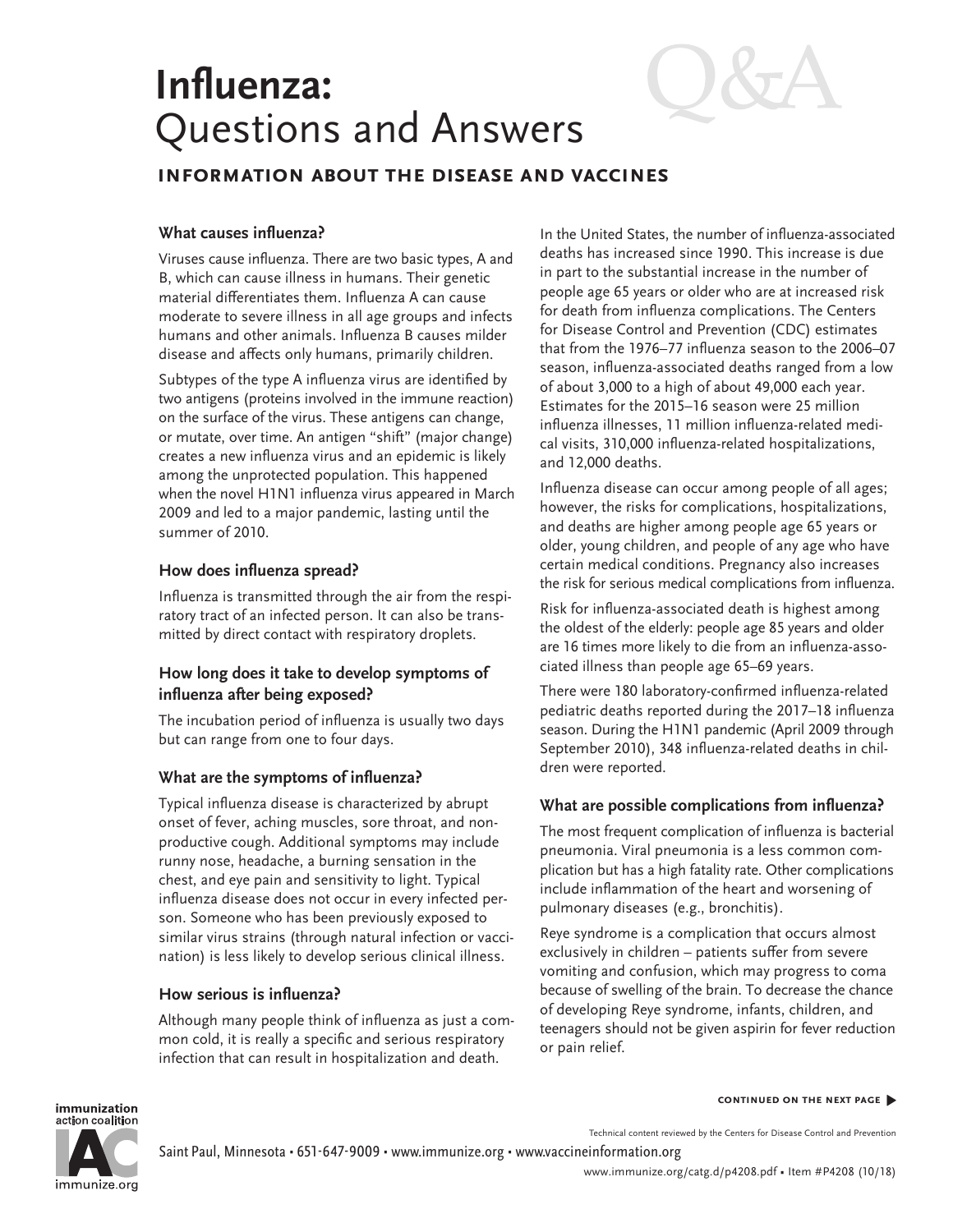## **What is the best way to prevent influenza?**

The best way to prevent influenza is with annual vaccination.

## **Is there an alternative to vaccination in preventing influenza?**

Vaccination is the principal means of preventing influenza and its complications. Here are some additional steps that may help prevent the spread of respiratory illnesses like influenza:

- 1. Cover your nose and mouth with your sleeve or a tissue when you cough or sneeze – throw the tissue away after you use it.
- 2. Wash your hands often with soap and water, especially after you cough or sneeze. If you are not near water, use an alcohol-based hand cleaner.
- 3. Stay away as much as you can from people who are sick.
- 4.If you get influenza, stay home from work or school for at least 24 hours after the fever has ended. If you are sick, don't go near other people to avoid infecting them.
- 5. Try not to touch your eyes, nose, or mouth. Viruses often spread this way.

#### **Are any drugs available to prevent or treat influenza?**

There are five antiviral drugs approved for preventing or treating influenza in selected patients. Only three, oral oseltamivir (Tamiflu), inhaled zanamivir (Relenza), and intravenous peramivir (Rapivab) will provide protection against both A and B viruses; the other two, amantadine and rimantadine, protect only against the A viruses. Their use is generally limited to situations where an outbreak is underway and immediate protection of vulnerable, unvaccinated people is critical (e.g., nursing home residents) or in people who are expected to have an inadequate antibody response to the vaccine (e.g., people with cancer or being treated for cancer) or who could not otherwise be vaccinated (e.g., people with severe allergy to the vaccine). Antiviral drugs are not a substitute for vaccination.

## **If I contract influenza, what should I do?**

Call your healthcare provider to discuss your particular situation. You will need to get plenty of rest and drink a lot of liquids. You can take medications to relieve the symptoms of influenza (but never give aspirin to children or teenagers who have influenza-like symptoms, particularly fever). If you are at high risk of developing

complications from influenza, you should consult your healthcare provider immediately if you develop influenzalike symptoms. For purposes of treatment and prevention, antiviral medicines are prioritized for people at high risk for influenza-related complications, such as people 65 years or older, people with chronic medical conditions, pregnant women, and young children.

## **When is a person with influenza contagious?**

A person is most likely to pass on the virus during the period beginning one to two days before the onset of symptoms and ending four to five days after the onset.

## **Can you get influenza more than once?**

Yes. Influenza viruses change frequently and infection with one strain does not provide protection against all strains.

## **When did influenza vaccine first become available?**

The first influenza vaccine in the United States became available in 1945.

## **What kind of vaccine is it?**

The most common influenza vaccine is made from inactivated (killed) viruses. One type of vaccine (recombinant influenza vaccine or RIV) is made without the use of influenza viruses or eggs. A vaccine containing live viruses that have been weakened (attenuated) is also available. Influenza vaccine in the United States contains either 3 or 4 strains of influenza virus. There is no preference for one type of vaccine over another for people for whom more than one recommended and age-appropriate vaccine is available.

#### **How are the vaccines made?**

Every year, researchers and manufacturers develop a vaccine that contains virus strains they believe will be circulating in the upcoming influenza season. Influenza vaccine typically contains both type A and type B viruses.

For the inactivated (injectable) vaccine, the viruses are inactivated (killed), purified, and packaged in vials or syringes. Live virus vaccine is packaged in a special nasal sprayer. About six months are required to produce influenza vaccine each year.

#### **How is the vaccine given?**

The inactivated and recombinant vaccines are given as an intramuscular injection. The live attenuated vaccine is sprayed into the nose.

**continued on the next page** �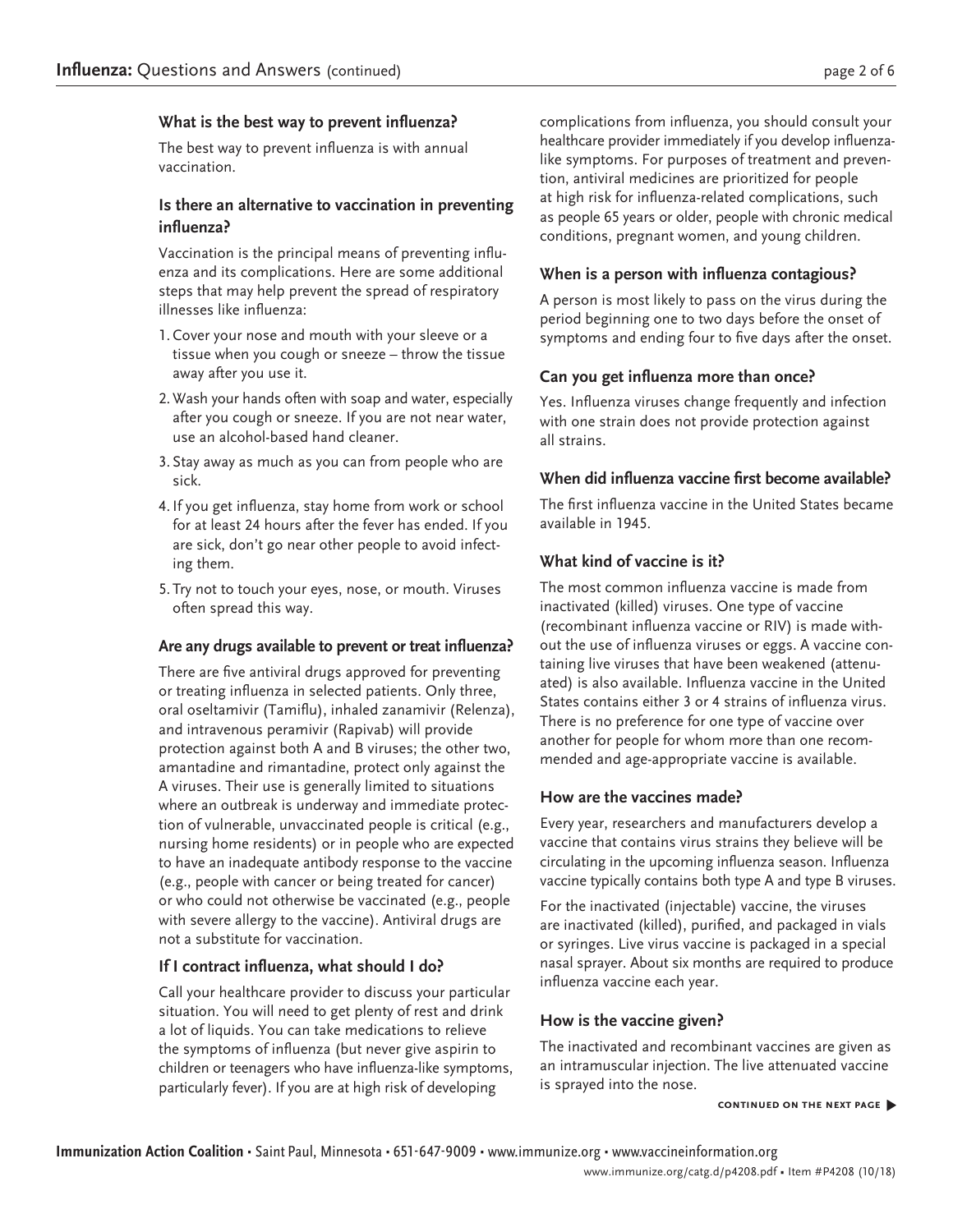## **Is the vaccine that contains 4 viruses preferred over the vaccine that contains 3 viruses?**

Most influenza vaccine available in the United States contains 4 strains of influenza virus. CDC and other groups do not have a preference for use of the 4-virus vaccine over the 3-virus vaccine.

## **Who should get influenza vaccine?**

Annual influenza vaccination is recommended for all people ages 6 months and older who do not have a contraindication to the vaccine.

## **What are the unique features of giving influenza vaccine to children compared with adults?**

Children ages 6 months through 8 years should receive two doses of influenza vaccine, separated by at least 4 weeks, the first time they receive this vaccine. Children who received 2 or more total doses of influenza vaccine before the most recent July 1 need only one dose for the current season. Your doctor or other healthcare professional should be able to tell you if your child needs a second dose.

Children age 6 through 35 months should receive only Fluarix, Flulaval, or Fluzone inactivated vaccine.

#### **Who recommends the influenza vaccine?**

The Centers for Disease Control and Prevention (CDC), the American Academy of Pediatrics (AAP), the American Academy of Family Physicians (AAFP), the American College of Physicians (ACP), and the American College of Obstetricians and Gynecologists (ACOG) all recommend this vaccine.

## **How often should this vaccine be given?**

Influenza vaccine is given each year because immunity decreases after a year and because each year's vaccine is formulated to prevent only that year's anticipated influenza viruses. An annual vaccination is recommended even if the strains included in the vaccine are not changed from one year to the next.

## **When should people be vaccinated?**

Health experts recommend that patients should be vaccinated by the end of October. Vaccination should continue into the winter and spring, even until April or May. Travelers should be aware that the influenza season typically occurs from April to September in the Southern Hemisphere and throughout the year in the tropics. If they missed vaccination in the

previous season, they should still be vaccinated before they travel, even if it's in the following spring or summer.

## **Should siblings of a person with a chronic illness receive influenza vaccine even though the chronically ill person has been vaccinated?**

Yes. Vaccination is recommended for all people ages 6 months and older. This includes all household contacts of people with high-risk conditions. Either inactivated, recombinant, or live virus vaccines can be used; it is preferred that the inactivated or recombinant vaccine by used for household contacts and caregivers of people with severe immunosuppression that must be in protective isolation.

## **Should siblings of a healthy child who is younger than age 6 months be vaccinated?**

Yes, it is especially important that all household contacts of children too young to be vaccinated against influenza (i.e., younger than age 6 months) receive annual influenza vaccination to protect the infant from serious infection. This is very important because these infants are too young to be vaccinated and are most vulnerable to complications from influenza.

## **Why are different influenza vaccines (Fluzone High-Dose; Fluad) available for adults 65 and older?**

Aging decreases the body's ability to develop a good immune response after getting influenza vaccine, which places older people at greater risk of severe illness from influenza. Vaccine manufacturers have taken two different approaches to improve the immune response in older people.

For Fluzone High-Dose, a larger amount of antigen in the vaccine gives older people a better immune response and provides better protection against influenza. Data from clinical trials comparing regular Fluzone to Fluzone High-Dose among people age 65 and older indicate that higher antibody levels occur after vaccination with Fluzone High-Dose. Compared to standard Fluzone, the high-dose formulation reduced laboratory-confirmed influenza by about 24%.

For Fluad, the manufacturer includes an adjuvant to improve the response to the vaccine. The adjuvant is called MF59 and is an oil-in-water emulsion containing squalene, an oil that occurs naturally in many plants and animals. Fluad is the first influenza vaccine licensed in the U.S. that contains an adjuvant. Compared to trivalent influenza vaccine, Fluad reduced lab-

#### **continued on the next page** �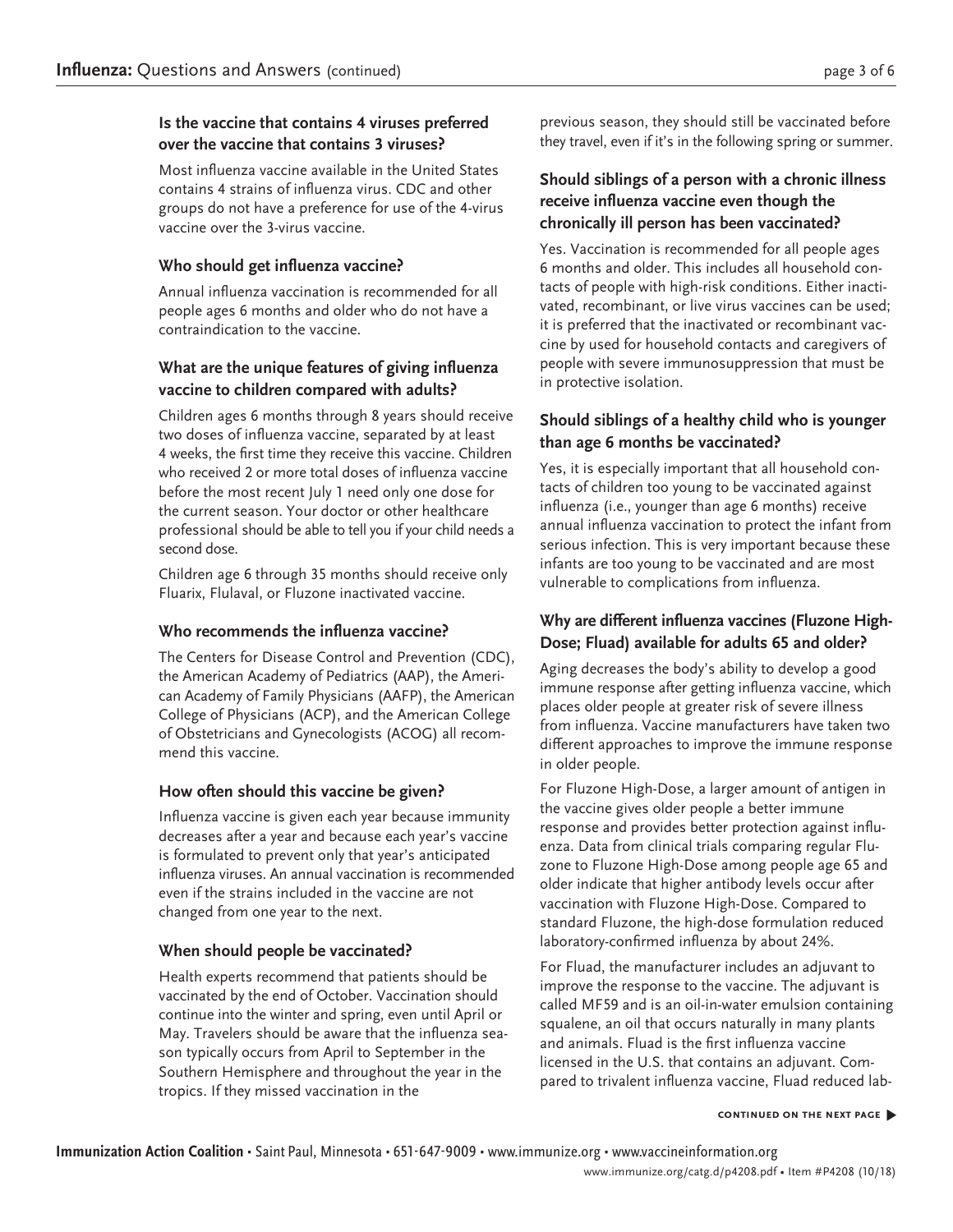oratory-confirmed influenza by about 63%.

Both Fluzone High-Dose and Fluad are trivalent formulations (containing H3N2, H1N1 and B viruses) and both are approved for use only in people 65 years of age and older. Neither vaccine should be given to people younger than 65 years.

CDC has stated no preference for using high-dose or adjuvanted vaccine or standard-dose influenza vaccine for people age 65 and older. But it is reasonable for a person age 65 years or older to receive either Fluzone High-Dose or Fluad if it is readily available. However, influenza vaccination should not be deferred if the highdose or adjuvanted formulation is not immediately available. Standard dose vaccine should be given.

## **If a patient is undergoing treatment for cancer, is it safe to vaccinate her or him against influenza?**

People with cancer need to be protected from influenza. Cancer patients and survivors are at higher risk for complications from influenza, including hospitalization and death. They can and should receive injectable (inactivated) influenza vaccine (not the live nasal spray vaccine) even if they are being treated for cancer. Here is a helpful CDC web page on cancer and influenza for patients: [www.cdc.gov/cancer/flu](http://www.cdc.gov/cancer/flu).

## **Is it safe for pregnant women to get influenza vaccine?**

Yes. In fact, vaccination with the inactivated vaccine is recommended for women who will be pregnant during the influenza season. Pregnant women are at increased risk for serious medical complications from influenza. One recent study found that the risk of influenza-related hospitalization was four times higher in healthy pregnant women in the fourteenth week of pregnancy or later than in nonpregnant women. An increased risk of severe influenza infections was also observed in postpartum women (those who delivered within the previous 2 weeks) during the 2009–10 H1N1 pandemic. In addition, vaccination of the mother will provide protection for her newborn infant. The live intranasal vaccine is not licensed for use in pregnant women. However, pregnant women do not need to avoid contact with people recently vaccinated with this vaccine.

Vaccination is especially important for all people who are contacts of infants or children from birth through age 59 months because infants and young children are at higher risk for influenza complications and are more likely to require medical care or hospitalization if infected. Women who are breastfeeding may be vaccinated.

# **A 2017 study suggested an increase in miscarriage among women who received inactivated influenza vaccine. Please provide details.**

A CDC-funded study found that women vaccinated early in pregnancy with an influenza vaccine containing the pandemic H1N1 (H1N1pdm09) component and who also had been vaccinated the prior season with a H1N1pdm09-containing influenza vaccine had an increased risk of spontaneous abortion (miscarriage) in the 28 days after vaccination. This study does not quantify the risk of miscarriage and does not prove that influenza vaccine was the cause of the miscarriage. Earlier studies have not found a link between influenza vaccination and miscarriage. There is an ongoing investigation to study this issue further among women who were pregnant and eligible to receive influenza vaccine during the 2012–13 through 2014–15 influenza seasons. Results are anticipated in late 2018 or 2019. CDC and ACIP have not changed the recommendation for influenza vaccination of pregnant women.

# **How safe is this vaccine?**

Influenza vaccine is very safe. The most common side effects of the injectable (inactivated) influenza vaccine include soreness, redness, or swelling at the site of the injection. These reactions are temporary and occur in 15%–20% of recipients. Less than 1% of vaccine recipients develop symptoms such as fever, chills, and muscle aches for 1 to 2 days following the vaccination. Experiencing these non-specific side effects does not mean that you are getting influenza.

Healthy children ages 2 through 4 years who received the live attenuated virus (LAIV) nasal spray vaccine during clinical trials appeared to have an increased chance of wheezing. In previous years, children with a history of recurrent wheezing or have had a wheezing episode within the past 12 months were not recommended to receive the live nasal spray vaccine. Healthy adults receiving the live influenza vaccine reported symptoms such as cough, runny nose, sore throat, chills, and tiredness at a rate 3%–18% higher than for placebo recipients. ACIP recommends that LAIV not be used in any age group for the 2017–18 season.

Serious adverse reactions to influenza vaccine are very rare. Such reactions are most likely the result of an allergy to a vaccine component. In 1976, the swine influenza vaccine was associated with a severe illness called Guillain-Barré syndrome (GBS), a nerve condi-

#### **continued on the next page** �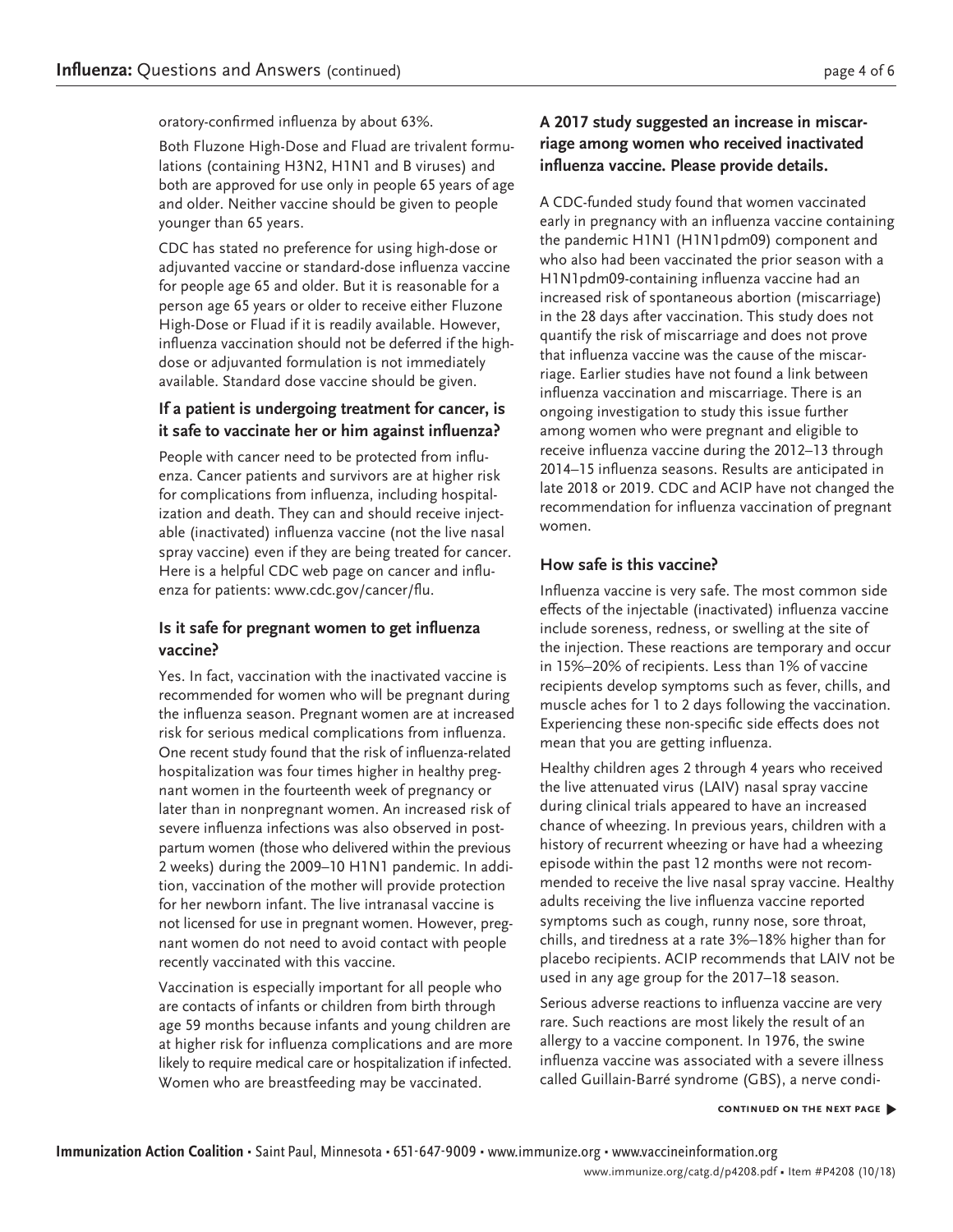tion that can result in temporary paralysis. Injectable influenza vaccines since then have not been clearly linked with GBS, because the disease is so rare it is difficult to obtain a precise estimate of any increase in risk. However, as a precaution, any person without a high risk medical condition who previously experienced GBS within 6 weeks of an influenza vaccination should generally not be vaccinated. Instead, their physician may consider using antiviral drugs during the time of potential exposure to influenza.

## **What can you tell me about the preservative thimerosal that is in some injectable influenza vaccines and the claim that it might be associated with the development of autism?**

Thimerosal is a very effective preservative that has been used to prevent bacterial contamination in vaccines for more than 50 years. It contains a type of mercury known as ethylmercury. Ethylmercury is different from methylmercury, which is the form that is in some fish and other seafood. At very high levels, methylmercury can be toxic to people, especially to the neurological development of infants.

Several large scientific studies have determined that thimerosal in vaccines does not lead to neurologic problems, including autism. However, because we generally try to reduce people's exposure to mercury if at all possible, vaccine manufacturers have voluntarily changed their production methods to produce vaccines that are now free of thimerosal or have only trace amounts. They have done this because it is possible to do, not because there was any evidence that the thimerosal was harmful.

## **How effective is influenza vaccine?**

Protection from influenza vaccine varies by the similarity of the vaccine strain(s) to the circulating strains, and the age and health of the recipient. Healthy people younger than age 65 years are more likely to have protection from their influenza vaccination than are older, frail individuals. Although the vaccine is not as effective in preventing influenza disease among the elderly, it is effective in preventing complications and death.

When the "match" between vaccine and circulating strains is close, the injectable (inactivated) vaccine prevents influenza in about 50%–70% of healthy people younger than age 65 years. Among elderly nursing home residents, the vaccine is most effective in preventing severe illness, secondary complications, and deaths related to influenza.

## **Can the vaccine cause influenza?**

No. Neither the injectable (inactivated) vaccine nor the live attenuated (nasal spray) vaccine can cause influenza. The injectable influenza vaccine contains only killed virus fragments and cannot cause influenza disease. Fewer than 1% of people develop influenza-like symptoms, such as mild fever and muscle aches, after vaccination. These side effects are not the same as having the actual disease. The nasal spray influenza vaccine contains live attenuated (weakened) viruses that can produce mild symptoms similar to a cold. While the viruses are able to grow in the nose and throat tissue and produce protective immunity, they are weakened and do not grow effectively in the lung. Consequently, they cannot produce influenza disease.

Protective immunity develops 1 to 2 weeks after vaccination. It is possible that a recently vaccinated person can be exposed to influenza disease before they develop immunity from the vaccine and consequently develop disease. This can result in someone erroneously believing they developed the disease from the vaccination.

Also, to many people "the flu" is any illness with fever and cold symptoms. If they get any viral illness, they may blame it on the influenza vaccination or think they got "the flu" despite being vaccinated. Influenza vaccine only protects against certain influenza viruses, not all viruses.

#### **Who should NOT receive influenza vaccine?**

In general, the inactivated (injectable) influenza vaccine can be given to everyone except children younger than age 6 months and people with a history of a severe allergic reaction to a previous dose of influenza vaccine (see next question). The live, attenuated influenza vaccine (LAIV) nasal spray is licensed for use only in healthy, nonpregnant individuals ages 2 through 49 years.

The following people should not be vaccinated with LAIV; however, most (except infants younger than 6 months) can be vaccinated with the injectable vaccine:

- People younger than age 2 years
- People age 50 years or older
- Immunosuppressed persons
- Children ages 2 through 4 years with a history of recurrent wheezing or who have had a wheezing episode in the last 12 months
- Children 2 through 17 years who are receiving aspirin or aspirin-containing products

```
continued on the next page �
```